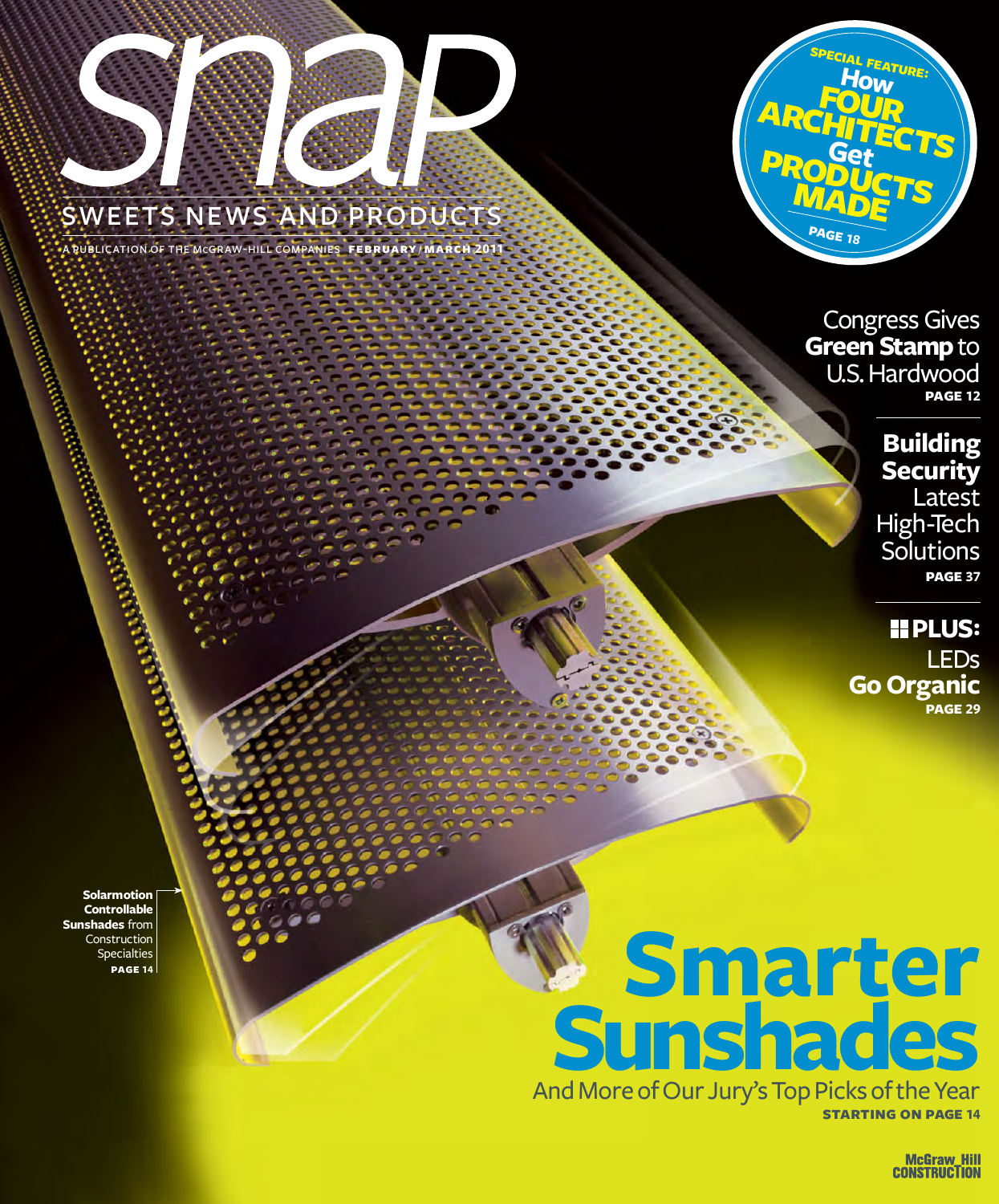

## One Thing Leads to Another

From furniture to lighting to wall coverings, these designers are using their training as architects to create beautiful and practical product design solutions BY INGRID SPENCER

> **CALLED RICAMI,** after the Italian name for embroidery. the line of laser-cut metal stools that Elena Manferdini designed for Arktura, above, are part of her research on the relationship between fashion and architecture.



**FROM VITRUVIUS AND HIS CATAPULTS,** sundials, and water clocks in the first century B.C., to Zaha Hadid and her recent tea service and centerpiece for Alessi, trained architects have been designing products. For some, it's a scale thing - their real love is building design, but creating something small, useful, and beautiful is a nice break from the intensity of the architectural process. For others, it's all about making things with their hands - architectural design can mean a lot of computer time, drawing time, managing time, and creative mental time, but not always hands-on experience. Regardless, most architects say they turn to product design because it's an obvious course: One thing leads to another, whether it begins with the exploration of a particular material, a practical solution that could work for more than the current custom application, or a need to see something put out there in the world that can be produced in a fraction of the time it takes to make architecture happen. For the following three emerging companies, it's a little of all of the above, and more.



**ELENA MANFERDIN** Elena Manferdini's Gem line of outdoor tables, above, are explorations in folded triangularity. The anodized-aluminum, octagonal tables can be used singularly or grouped together. Each one features intricate laser-cut flower patterns that reveal Manferdini's interest in lace as a point of inspiration in her work.

#### **ATELIER MANFERDINI:**

"There's a language that goes from one project to another," says Los Angeles-based architect, engineer, product designer, fashion designer, artist, and teacher Elena Manferdini about her ability to switch hats and go fluidly from one role to another. "Right now I'm designing a house that uses the same principles of interlocking spaces as my latest furniture project. I'm interested in all the different scales." That latest furniture project is Gem, a line of outdoor tables for furniture manufacturer and distributor Lerival (the company's tag line is "Furniture by Architects"). With their delicate laser-cut patterns of flowers, the geometric tables, made of anodized aluminum, continue the themes of lace and cutouts and delicateversus-fortified that Manferdini has long been exploring in her work. Those themes are also evident in her Ricami line of powdercoated steel stools and tables for furniture manufacturer Arktura (the line is part of